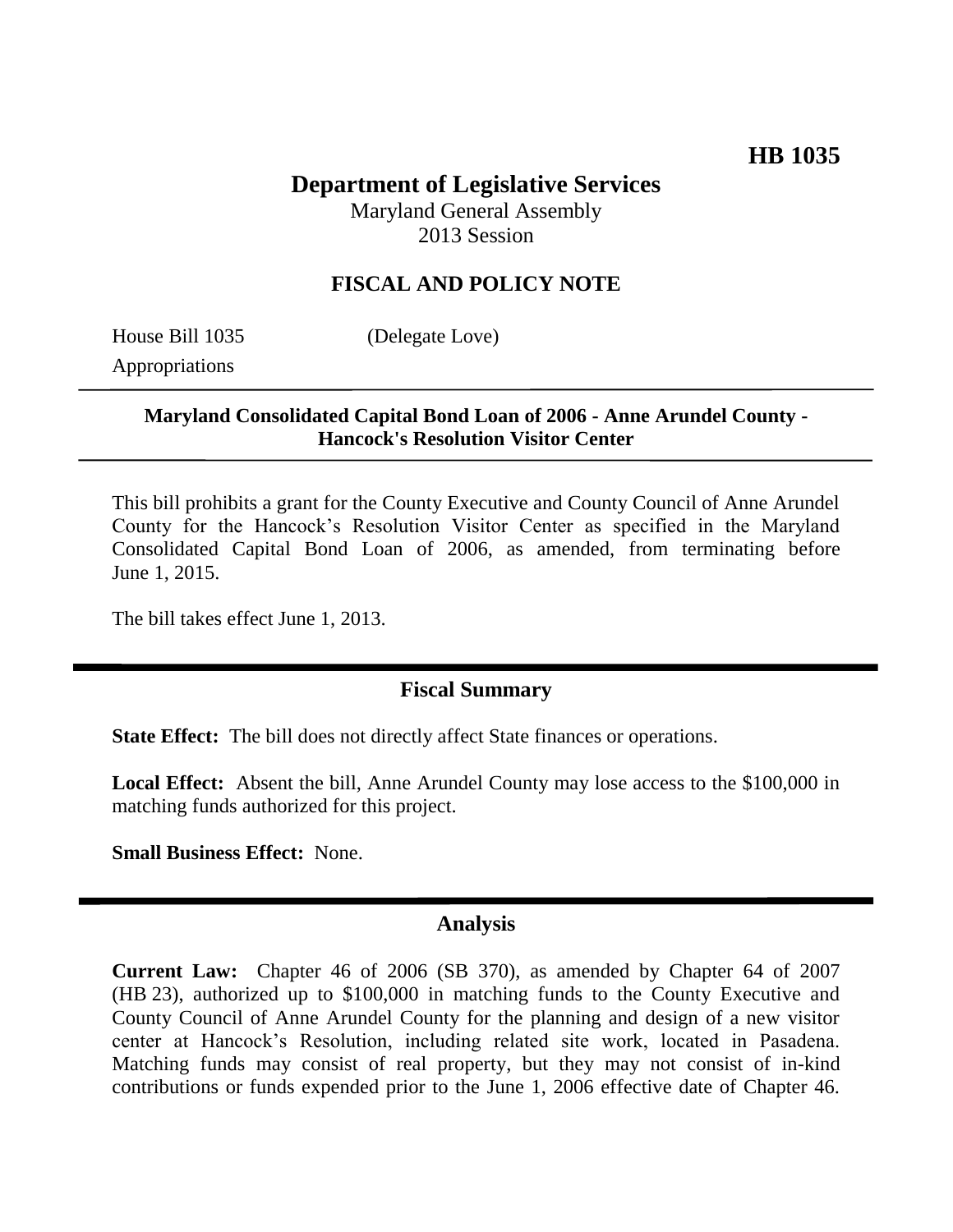The grantee is required to grant and convey an historic easement to the Maryland Historical Trust as a condition of award. The grantee had until June 1, 2008, to *present evidence* that matching funds would be provided; however, the *proceeds* of the loan must be expended or encumbered by the Board of Public Works by June 1, 2013. If any funds remain unexpended or unencumbered after June 1, 2013, the amount of the unexpended or unencumbered authorizations must be canceled.

Chapter 153 of 2003 (HB 444) established a seven-year limitation on the authority to spend an appropriation for a capital expenditure and a seven-year limitation on the authorization for State debt. The Act applies to all debt authorized on or after June 1, 1997.

Under the Internal Revenue Code, an entity that sells tax-exempt bonds must spend down the proceeds within 18 to 24 months, depending on the project. The law prohibits entities that sell tax-exempt bonds from earning arbitrage, by which an entity earns a higher rate of interest from the investment of bond proceeds than the interest paid on the bonds. The accumulation of unexpended bond proceeds for projects more than seven years old has resulted in the State earning arbitrage interest on the bond proceeds, creating a federal tax rebate liability.

**Background:** Hancock's Resolution is an authentic small family farm *circa* 1785 located in Pasadena that does historic interpretations. The grant is to build a new visitor's center to expand the use of the site. The project has been delayed due to difficulties in determining a suitable site for the visitor's center, as described below.

Anne Arundel County owns the site, but it has been working closely with the Friends of Hancock's Resolution to determine a suitable location for a visitor's center within the existing historic waterfront parcel on Bodkin Creek. However, the original location desired by the Friends was restricted by forest conservation covenants within the Critical Area of the Bay. After exhausting all options to mitigate the impacts of the proposed visitors center, the Friends of Hancock's Resolution have agreed to change the location of the visitors center to a location satisfactory to Anne Arundel County and its Critical Area planner. The county has encumbered 94% of the required local match on preliminary planning and design, and it is now in a position to complete the design effort as intended. The two-year extension will allow the county and the Friends to complete the visitor center design within the terms of the amended grant.

## **Additional Information**

**Prior Introductions:** None.